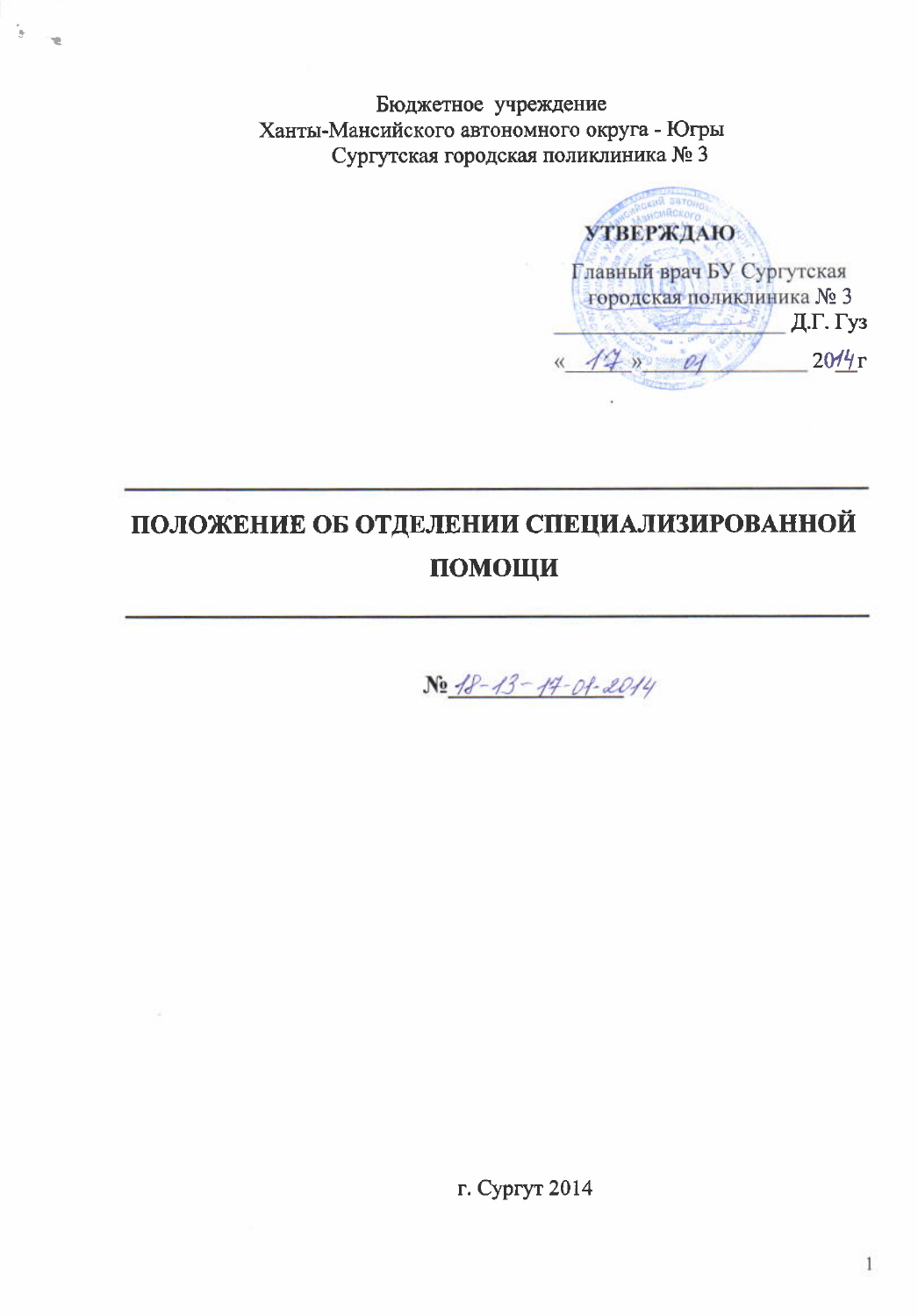1.1. Настоящее положение определяет назначение, цели, задачи, функции, права, ответственность и основы деятельности отделения специализированной помощи (в дальнейшем отделения).

1.2. Отделение осуществляет специализированную медицинскую помощь взрослому населению от 18 лет и старше, проживающему в районе деятельности поликлиники (помощь узких специалистов).

1.3. В своей деятельности отделение руководствуется действующим законодательством, нормативно - правовыми актами, организационно учреждения распорядительными документами самого настоящим  $\overline{M}$ положением.

1.4. Деятельность отделения осуществляется на основе текущего и перспективного планирования, сочетания единоначалия в решении вопросов служебной деятельности и коллегиальности при их обсуждении, персональной ответственности работников за надлежащее исполнение возложенных на них должностных обязанностей и отдельных поручений заведующего отделением.

1.5. Заведующий и другие работники отделения назначаются на должности и должностей приказом главного врача освобождаются от занимаемых учреждения в соответствии с действующим законодательством Российской Федерации.

1.6. Квалификационные требования, функциональные обязанности, права, заведующего других работников ответственность отделения  $\mathbf{M}$ регламентируются должностными инструкциями, утверждаемыми руководителем учреждения.

1.7. Финансовое и материально-техническое обеспечение деятельности отделения специализированной помощи осуществляется за счет средств обязательного медицинского страхования, а также на условиях добровольного медицинского страхования или платных услуг в соответствии с действующим законодательством.

1.8. Отделение возглавляет заведующий, на должность которого назначается лицо, имеющее высшее профессиональное образование и стаж работы по специальности не менее 5 лет.

1.9. Заведующий отделением:

деятельностью отделения, несет персональную - руководит всей ответственность за своевременное и качественное выполнение возложенных на отделение задач и функций;

- осуществляет в пределах своей компетенции функции управления (планирования, организации, мотивации, контроля), принимает решения, обязательные для всех работников отделения;

- распределяет функциональные обязанности и отдельные поручения между сотрудниками отделения, устанавливает степень их ответственности, при необходимости вносит предложения руководителю учреждения об изменении должностных инструкций подчиненных ему работников;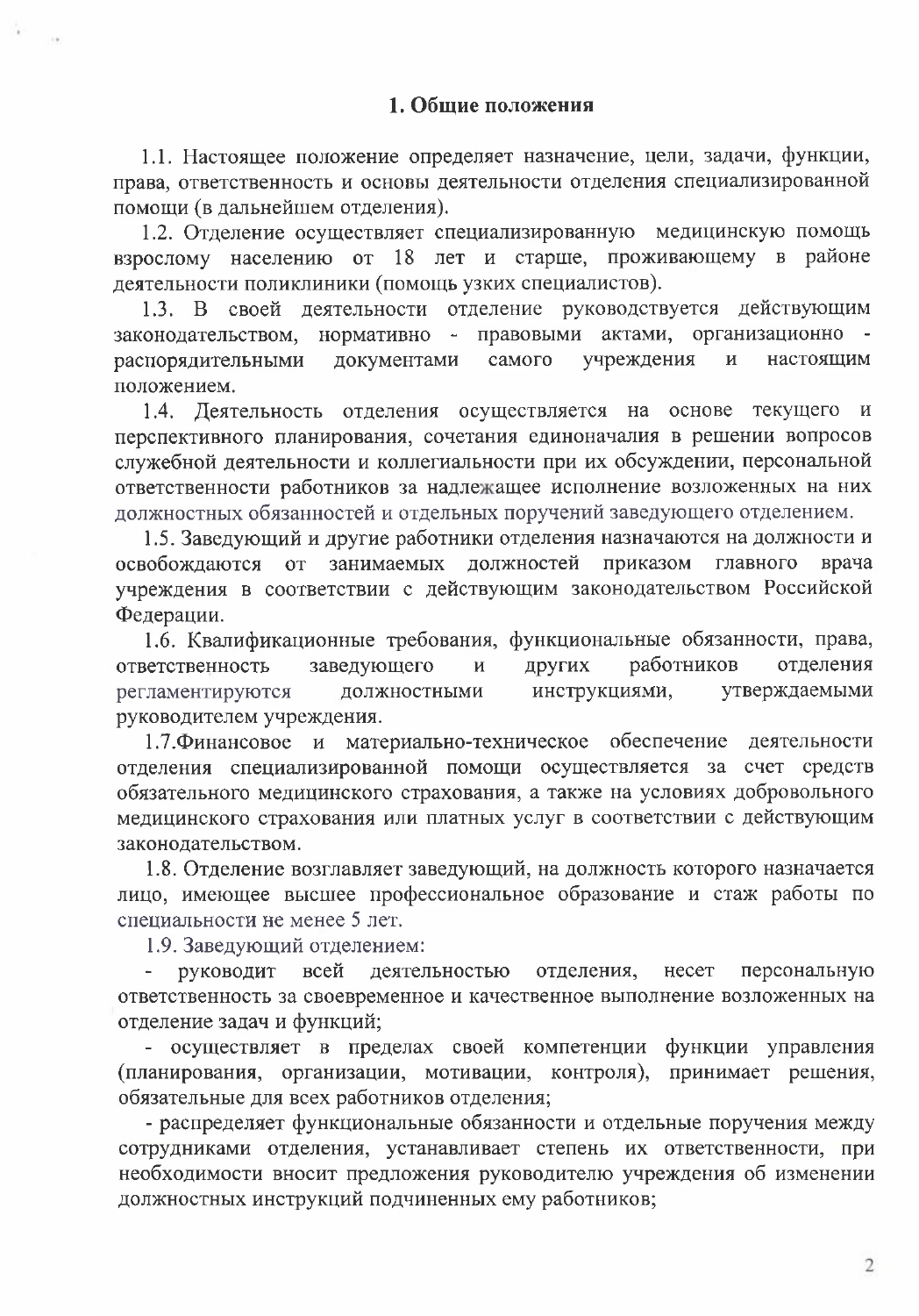- вносит руководству учреждения предложения по совершенствованию работы отделения, оптимизации его структуры и штатной численности;

- участвует в перспективном и текущем планировании деятельности отделения, а также подготовке приказов, распоряжений и иных документов, касающихся возложенных на отделение задач и функций;

- принимает необходимые меры для улучшения материально-технического и информационного обеспечения, условий труда, повышения профессиональной подготовки работников отделения;

- участвует в подборе и расстановке кадров отделения, вносит руководству учреждения предложения о поощрении и наложении дисциплинарных взысканий на работников отделения, направлении их на переподготовку и повышение квалификации;

- совершенствует систему трудовой мотивации работников отделения;

- осуществляет контроль над исполнением подчиненными ему работниками своих должностных обязанностей, соблюдением трудовой дисциплины и деятельностью отделения в целом.

1.10. В период отсутствия заведующего отделением его обязанности исполняет назначенный приказом руководителя организации другой работник.

1.11. Заведующий отделением или лицо, исполняющее его обязанности, имеют право подписи документов, направляемых от имени отделения по вопросам, входящим в его компетенцию.

1.12. Отделение осуществляет свою деятельность во взаимодействии с другими службами и структурными подразделениями учреждения, а также в пределах своей компетенции со сторонними организациями.

1.13. За ненадлежащее исполнение должностных обязанностей и нарушение трудовой дисциплины работники отделения несут ответственность в порядке, предусмотренном действующим законодательством.

1.14. Настоящее положение, структура и штатное расписание отделения утверждаются руководителем учреждения.

## 2. Организационная структура

2.1. Отделение специализированной помощи является самостоятельным подразделением взрослой поликлиники подчиняется структурным  $\mathbf{M}$ непосредственно главному врачу.

2.2. Структуру и штатную численность взрослой поликлиники утверждает главный врач учреждения, исходя из условий и особенностей деятельности учреждения по предложению заведующего отделением.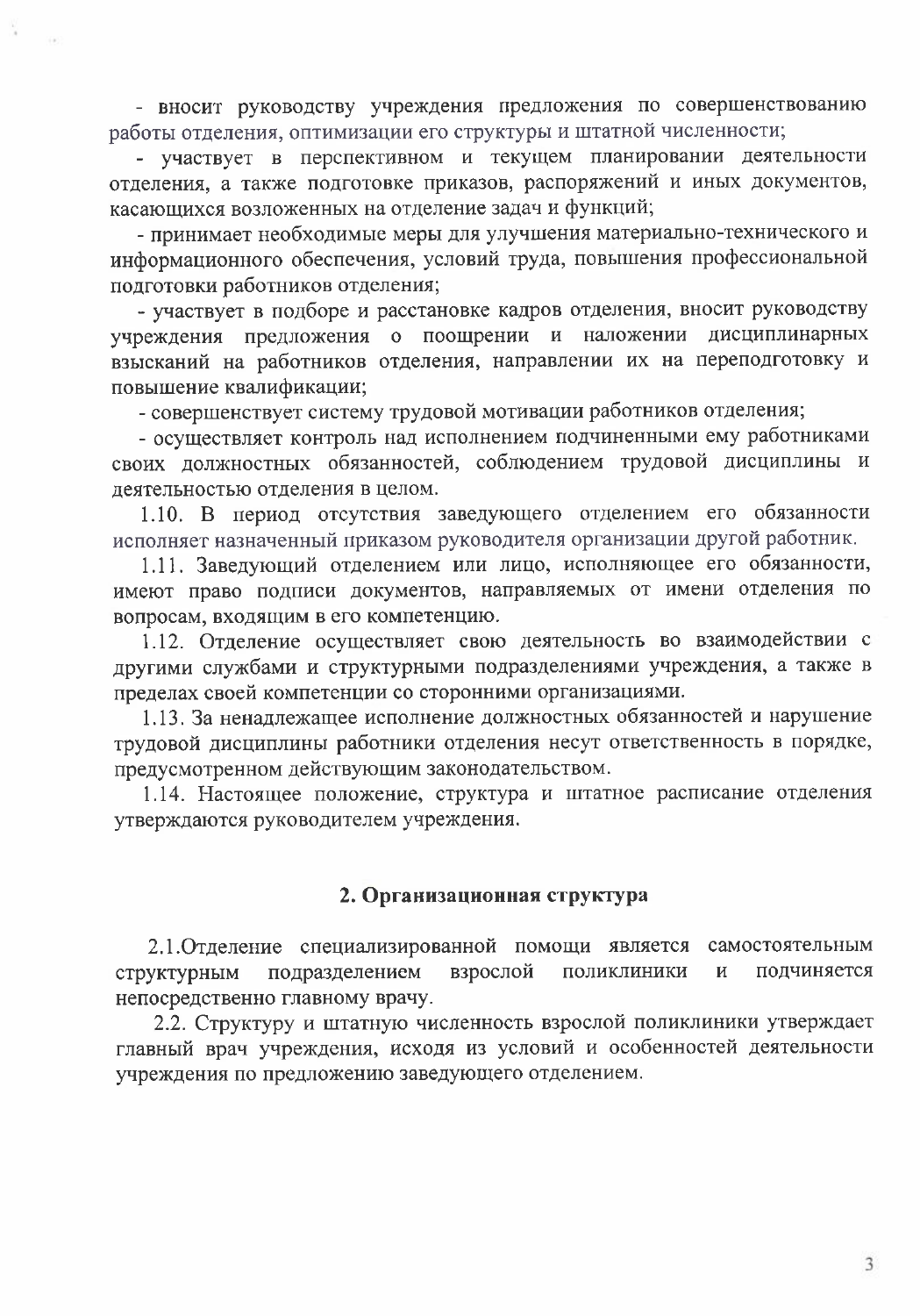3.1. Содействовать сохранению и укреплению здоровья взрослого населения на территории обслуживания учреждения путем оказание первичной медикосанитарной помощи взрослому населению в поликлинике и на дому согласно стандартов.

3.2. Наиболее полное удовлетворение потребности населения во всех специализированной помощи, предусмотренных видах основных специализацией и перечнем методов и методик, рекомендуемых для городской поликлиники.

3.3. Организация и проведение комплекса профилактических мероприятий среди взрослого населения направленных на снижение заболеваемости, инвалидности, смертности.

3.4. Организация и осуществление диспансеризации взрослого населения.

3.5. Совершенствование оказания медицинской помощи прикреплённому населению согласно стандартов оказания медицинской помощи.

3.6. Организационно-методическое руководство, координация деятельности структурных подразделений учреждения по вопросам специализированной помощи.

3.7. Участие в пределах своей компетенции в подготовке и исполнении управленческих решений руководства учреждения.

3.8. Решение иных задач в соответствии с целями учреждения.

3.9. Соблюдение трудового законодательства в деятельности отделения.

3.10. Участие в проведении мероприятий по санитарно-гигиеническому воспитанию населения, пропаганде здорового образа жизни.

# 4. Основные функции отделения

4.1. Ведение амбулаторного приема и оказание специализированной медицинской помощи на дому взрослому населению по поводу острых и обострения хронических заболеваний.

4.2. Участие в проведении профилактических осмотров в соответствии с установленным порядком.

4.3. Проведение экспертизы временной нетрудоспособности в соответствии с действующим положением.

4.4. Осуществление диспансеризации взрослого населения.

4.5. Осуществление своевременного, полного, качественного проведения обследования и лечения пациентов в системе ОМС и ДМС согласно стандартов оказания медицинской помощи.

4.6. Систематическое повышение квалификации и уровня медицинских знаний медицинских работников отделения.

4.7. Внедрение в работу отделения новых форм и методов работы.

4.8. Соблюдение принципов этики и деонтологии в работе отделения и в учреждении в целом.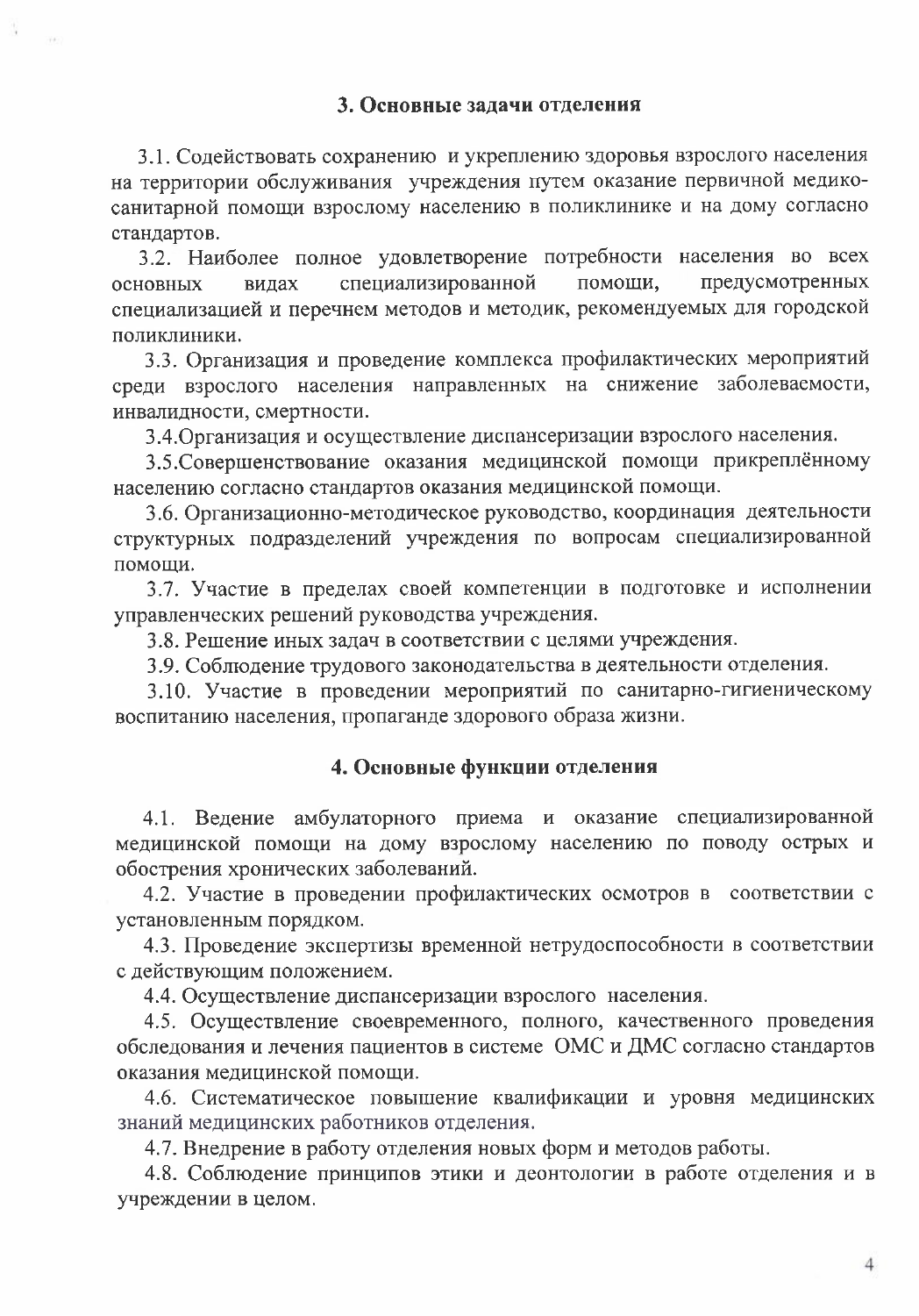4.9. Прием и расстановка молодых специалистов в соответствии с полученной в образовательном учреждении профессией и специальностью, проведение мероприятий по адаптации вновь принятых работников к профессиональной деятельности.

4.10. Совершенствование научно-методического обеспечения диагностики, ее материально-технической и информационной базы, внедрение современных методов управления с использованием автоматизированных рабочих мест работников.

работниками отделения действующих  $4.11.$ исполнения Контроль нормативно-правовых актов, а также приказов и распоряжений руководителя учреждения.

4.12. Анализ диагностической работы в отделении, разработка предложений по ее улучшению.

необходимой учетно-отчетной документации  $\Pi$ <sup>O</sup>  $4.13.$ Ведение утвержденным формам и архив медицинских документов, с соблюдением установленных нормативными документами сроков хранения.

4.14. Осуществление в пределах своей компетенции иных функций в соответствии с целями и задачами организации.

4.15. Проводение активной и систематической санитарно-просветительской работы среди населения.

### 5. Права

5.1. Отделение имеет право:

- получать поступающие в учреждение документы и иные информационные ознакомления, для профилю деятельности материалы  $\Pi$ <sup>O</sup> своему систематизированного учета и использования в работе;

- запрашивать и получать от руководителей структурных подразделений информацию, необходимую для выполнения возложенных на него задач и функций;

- вносить предложения по совершенствованию форм и методов работы отделения и учреждения в целом;

- давать разъяснения, рекомендации и указания по вопросам, входящим в компетенцию отделения;

- участвовать в подборе и расстановке кадров по своему профилю деятельности;

учреждения  $\overline{10}$ повышению руководству предложения вносить квалификации, поощрению и наложению взысканий на работников отделения;

- участвовать в совещаниях при рассмотрении вопросов, касающихся деятельности отделения.

#### 6. Ответственность

6.1. Заведующий отделением несет персональную ответственность за:

- выполнение возложенных на отделение функций и задач;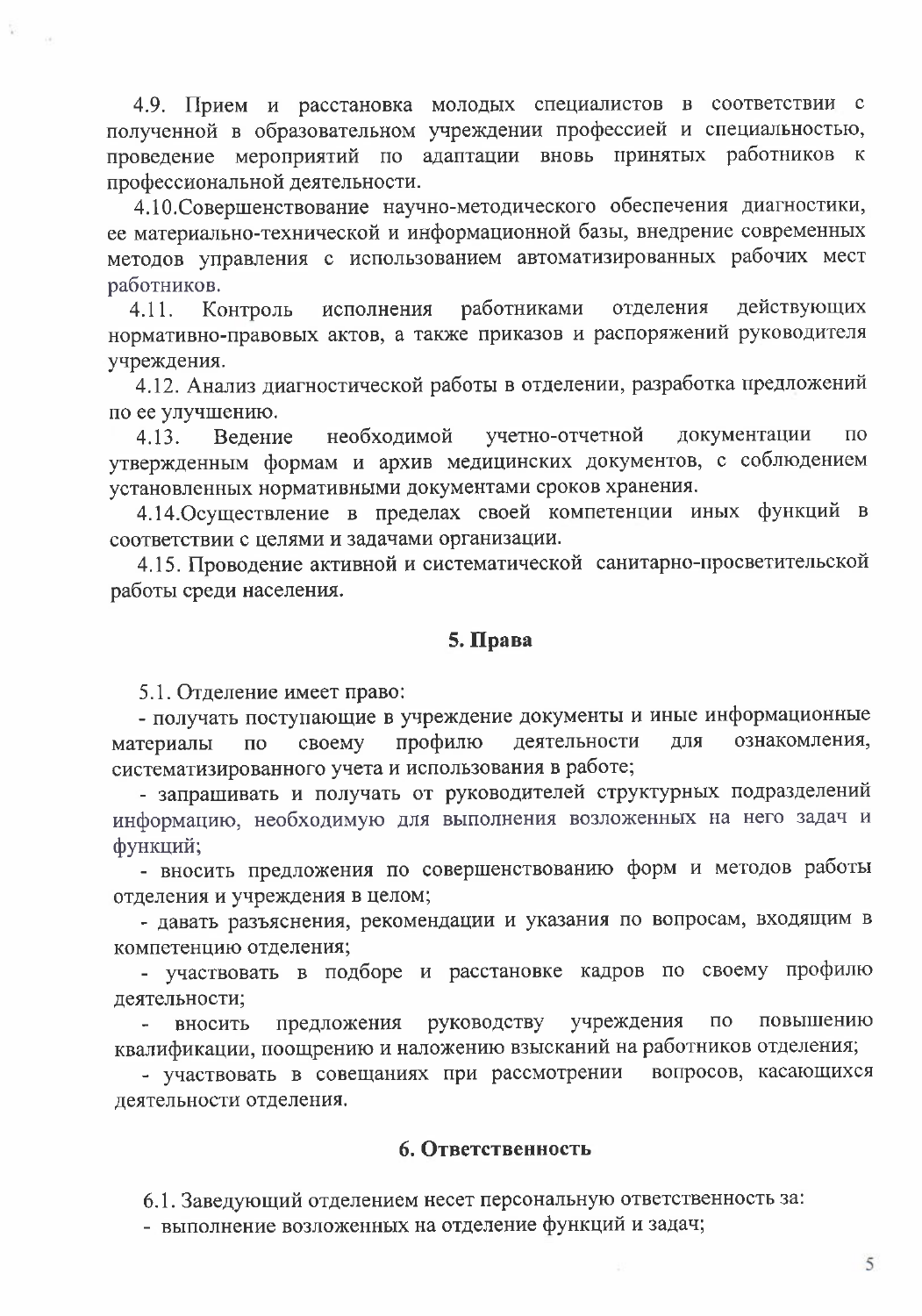- организацию работы отделения, своевременное и квалифицированное выполнение приказов, распоряжений, поручений вышестоящего руководства, действующих нормативно-правовых актов по своему профилю деятельности;

- рациональное и эффективное использование материальных и кадровых pecypcoB;

- состояние трудовой и исполнительской дисциплины в отделении, выполнение его работниками своих функциональных обязанностей;

- соблюдение работниками отделения правил внутреннего распорядка, санитарно-противоэпидемического режима, противопожарной безопасности и техники безопасности;

- ведение документации, предусмотренной действующими нормативноправовыми документами;

- предоставление в установленном порядке достоверной статистической и иной информации о деятельности отделения;

- готовность отделения к работе в условиях чрезвычайных ситуаций.

6.2. Работники отделения несут ответственность в порядке и объеме, установленном соответствующими должностными инструкциями.

#### 7. Взаимоотношения (служебные связи) отделения

Для выполнения функций и реализации прав отделение взаимодействует:

структурными подразделениями взрослой поликлиники, детской 7.1. Co поликлиники, женской консультации по вопросам:

7.1.1. Получения:

- направлений на исследование, согласно утвержденным формам;

- амбулаторных карт, выписок.

7.1.2. Предоставления:

- консультаций специалистов по вопросам диагностики;

- заключений (копий заключений) по результатам исследований, не позднее следующего дня после исследования;

7.2. С отделом кадров по вопросам:

7.2.1. Получения:

- утвержденных графиков отпусков;

- копий приказов о приеме, переводе, увольнении работников;

- копий приказов о предоставлении отпусков;

- копий приказов о командировке;

- копий приказов о поощрении и награждении;

- копий приказов о наложении дисциплинарных взысканий;

- результатов аттестации;

квалификации, утвержденного руководителем плана повышения  $\frac{1}{2}$  . учреждения;

- плана аттестации сотрудников, нуждающихся в прохождении аттестации на присвоение квалификационной категории, утвержденного руководителем учреждения;

- справок с места работы для предоставления по месту требования;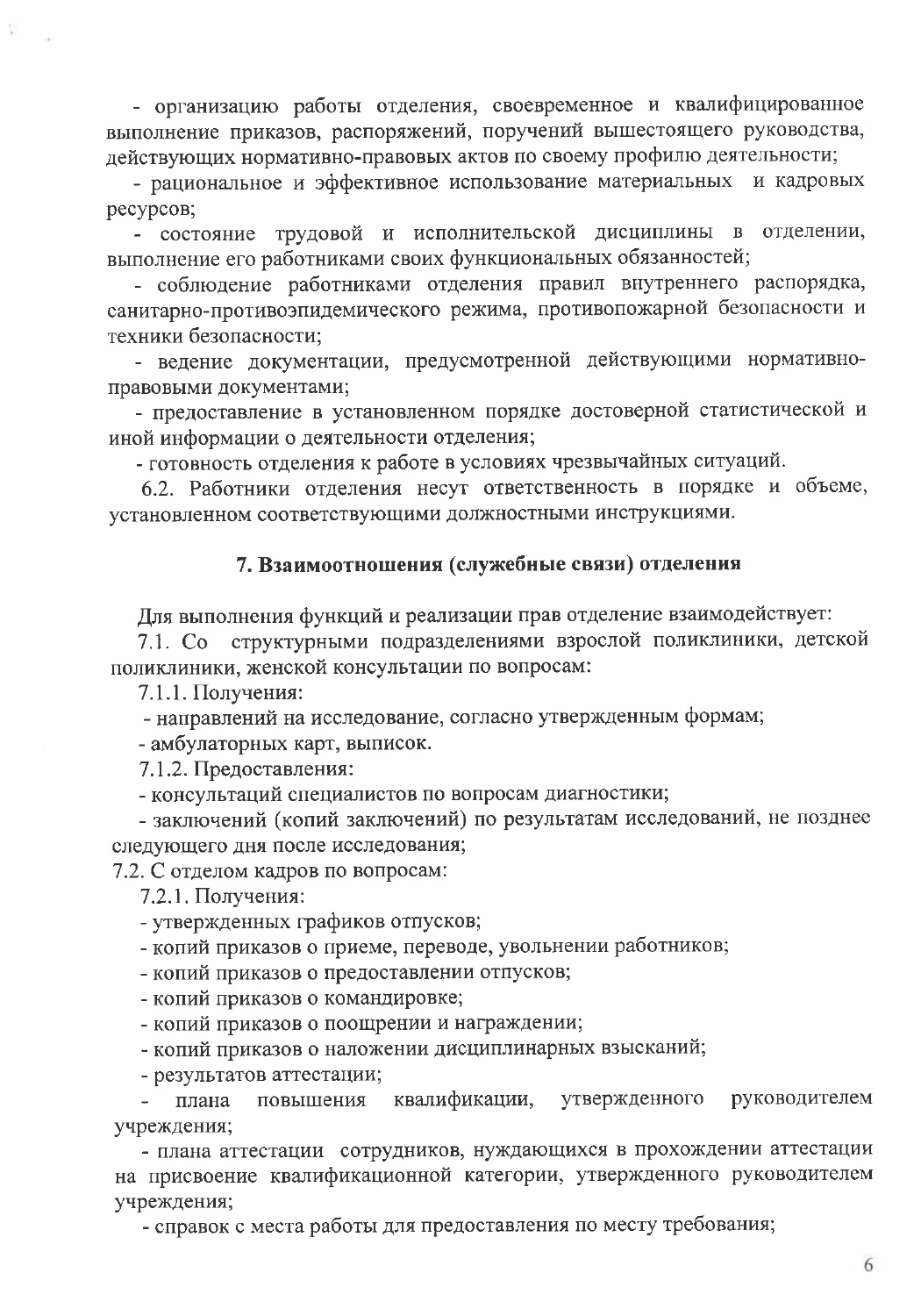- копии трудовой книжки по заявлению работника;

- бланков заявлений, установленного образца.

7.2.2. Предоставления:

- графиков работы специалистов;

- заявок на специалистов, требующихся для укомплектования штата отделения;

- сведений о специалистах, нуждающихся в повышении квалификации (сертификационное усовершенствование, профессиональная переподготовка);

- сведений о специалистах, нуждающихся в прохождении аттестации на присвоение квалификационной категории;

- характеристик на работников, представляемых к поощрению;

- материалов на нарушителей трудовой дисциплины (актов по факту нарушения, письменных объяснений работников);

- предложений по формированию графика отпусков;

- уведомлений о предоставлении ежегодных оплачиваемых отпусков работникам отделения в соответствии с утвержденным графиком;

- листков временной нетрудоспособности.

7.3. С планово-экономическим отделом (ПЭО) по вопросам:

7.3.1. Получения:

- утвержденного штатного расписания;

- положений о премировании работников;

- нормативов по труду;

- сведений о предстоящем сокращении численности штатов;

- сведений об изменении должностных окладов, доплат, надбавок;

- утвержденного плана нагрузки по видам исследований.

7.2.2. Предоставления:

- графиков работы;

- табелей учета рабочего времени;

- выполнение планов нагрузки;

- списков на оплату.

7.3. С бухгалтерией по вопросам:

7.3.1. Получения:

- документов о заработной плате работников;

- справок;

- накладных.

7.3.2. Представления:

- проездных документов при использовании льготного отпуска.

7.4. С договорно-правовым отделом по вопросам:

7.4.1. Получения:

- заключений, консультаций по правовым вопросам;

- разъяснений действующего законодательства, в том числе трудового права.

7.4.2. Представления:

- проектов договоров;

- прайс-листов;

- запросов по правовым вопросам.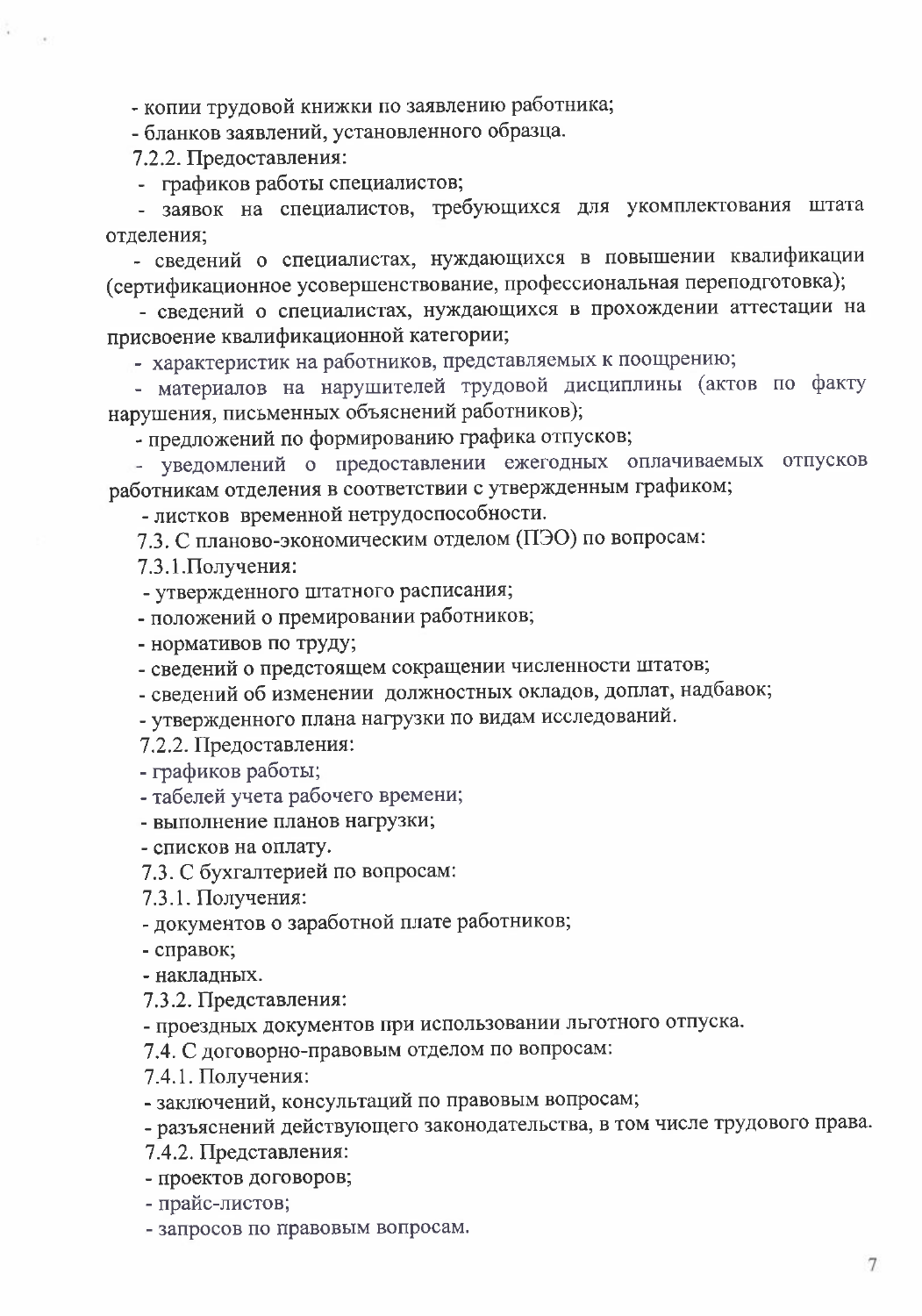7.5. С организационно-методическим отделом по вопросам:

7.5.1. Получения:

- статистических отчетных форм;

7.5.2. Предоставления:

- статистической информации по результатам работы отделения;

- справок на аппаратные совещания у главного врача.

7.6. С хозяйственной службой по вопросам:

7.6.1. Получения:

- канцелярских принадлежностей, мебели, хозяйственных материалов, спецодежды, обуви;

- ремонта помещений, мебели.

7.6.2. Предоставления:

- служебных записок на получение канцелярских товаров, хозяйственного инвентаря, спецодежды, обуви, ремонта помещений, мебели;

- табелей на спецпитание;

- актов на списание хозяйственного инвентаря, спецодежды;

- графиков выездов на транспорт.

7.7. С отделом медицинской техники по вопросам:

7.7.1. Получения:

- периодического и срочного технического обслуживания медицинской техники.

7.7.2. Предоставления:

- заявок на техническое обслуживание медицинской техники.

7.8. С информационно-вычислительным отделом по вопросам:

7.8.1. Получения:

- программного обеспечения;

- обучения для работы с программными комплексами;

- кодов доступа для работы в программных комплексах;

- расходных материалов для оргтехники;

- периодического и срочного технического обслуживания персональных компьютеров и оргтехники.

7.8.2. Предоставления:

- заявок на обучение для работы с программными комплексами;

- заявок для присвоения кодов доступа;

- заявок на расходные материалы для оргтехники;

- заявок на проведение технического обслуживания и ремонта персональных компьютеров и оргтехники.

7.9. С канцелярией по вопросам:

7.9.1. Получения:

- копий приказов, инструкций, распоряжений, актов обходов или иных документов, регламентирующих работу отделения;

7.9.2. Предоставления:

- документов для сдачи в архив.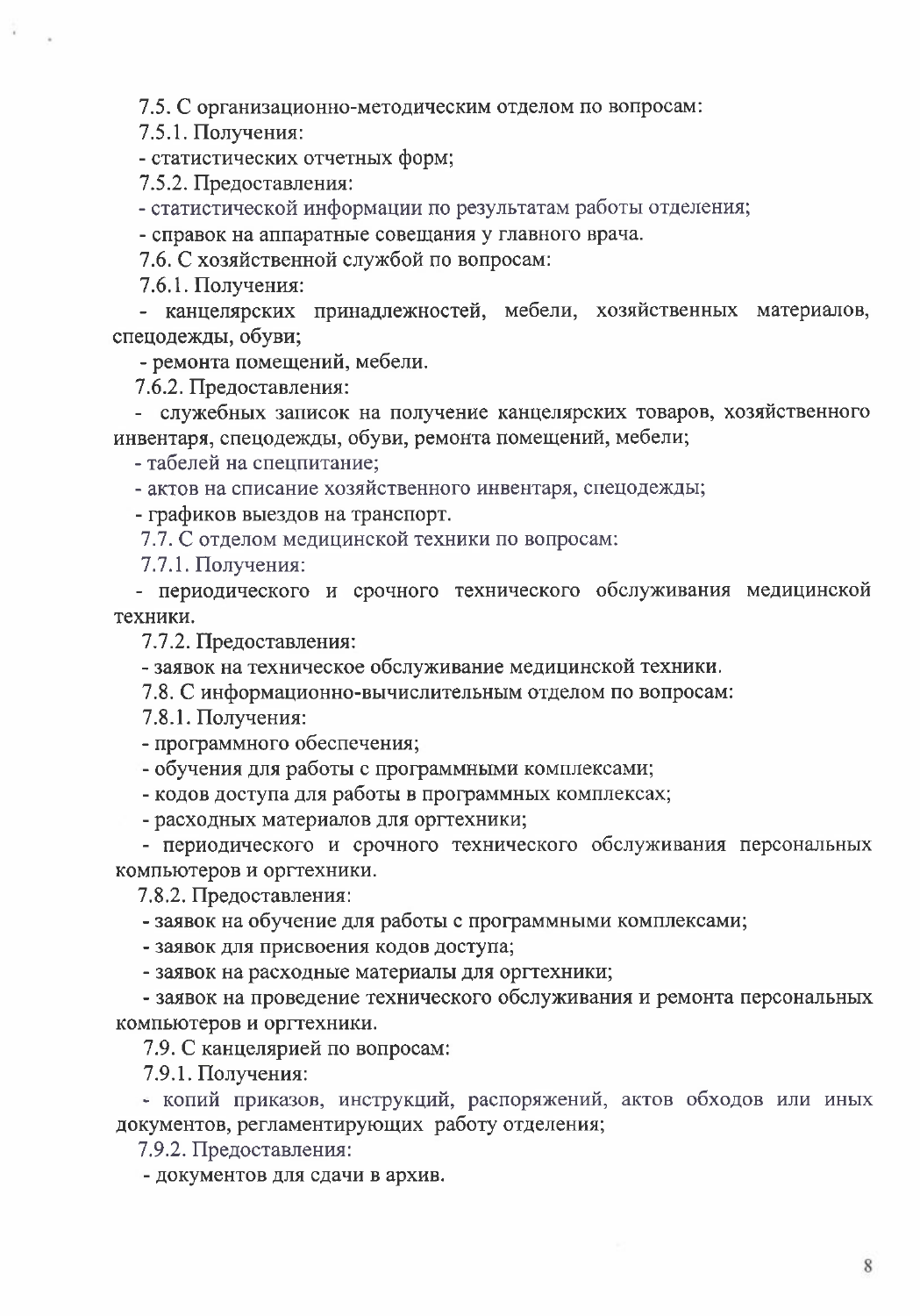# **РАЗРАБОТАНО**

Заведующий отделением специализированной помощи

В.А. Немудрый

М. М. Мирхайдарова

И.В. Мироненко

Л.Д. Полозова

О.Л. Крымская

Л.Л. Жукова

В.Н. Мошковский

## СОГЛАСОВАНО

Заместитель главного врача по медицинской части

,<br>Заведующий взрослой поликлиникой

Начальник отдела кадров

Главный бухгалтер

Заведующий канцелярией

Начальник ИВО

Главная медицинская сестра

Начальник договорноправового отдела

Председатель профкома

equele



С.М. Опарина

Л.А. Коршнявая

С.М.Опарина

Утверждено и введено в действие приказом № № 29-4/4 от « 47 » о 2019 г

Срок введения в действие установлен с « 0 / » 0 /  $20/7$   $\Gamma$ 

С положением ознакомлен (а):

Kapola M.K

Подпись reno **Hodnue** Подпись

**Hama** 

 $\bar{I}$ ama

 $\overline{I}$ ama